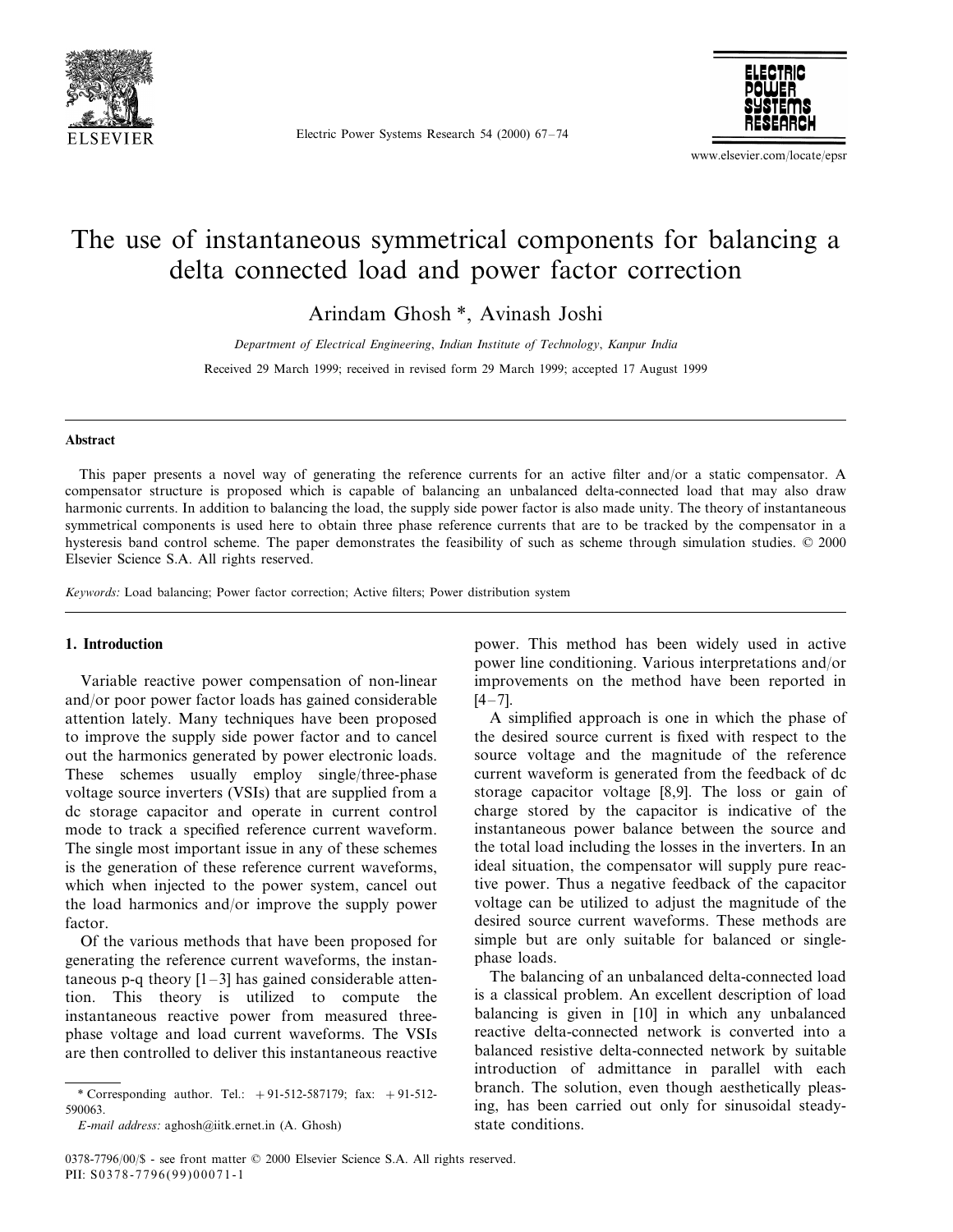In this paper we utilize the theory of symmetrical components for generating reference current waveforms to balance a given load. It has been observed that the instantaneous power in an unbalanced system contains an oscillating component that rides a dc value [11]. The objective of the compensating system is to supply this zero-mean oscillating power such that the dc component can be supplied by the source. The structure of the compensating system depends on the manner in which the load is connected. In the paper we concentrate on delta-connected loads. In the next sections we shall discuss the reference current generation scheme, followed by compensator structure and its associated control for maintaining the charge on the dc capacitor. We shall validate the formulation through detailed digital computer simulation studies.



Fig. 1. Schematic diagram of the compensation scheme.



Fig. 2. Locus of instantaneous positive and negative sequence currents.

### **2. Generating the reference currents**

The basic scheme is shown in Fig. 1 in which the compensator is represented by current sources. In reality, the compensator can be implemented through three single-phase VSI that operate in current control mode and track reference currents. The aim of the scheme proposed here is to generate the three reference current waveforms for  $i_{fab}$ ,  $i_{fbc}$  and  $i_{fca}$ , denoted by  $i^*_{fab}$ ,  $i^*_{fbc}$  and  $i^*_{fca}$ , respectively, such that the supply sees a balanced load. The scheme utilizes the measurements of the load currents  $i_{lab}$ ,  $i_{lbc}$ ,  $i_{lca}$  and the supply side voltages  $v_{sa}$ ,  $v_{sb}$  and  $v_{sc}$ . No assumption on the nature of the load is required here. The compensator will produce desired results as long as its bandwidth is sufficient to follow the fluctuations in the load.

#### <sup>2</sup>.1. *Theory of instantaneous symmetrical components*

Let us first introduce the notion of the instantaneous symmetrical components. Let any three phase instantaneous currents be defined by  $i_a$ ,  $i_b$  and  $i_c$ . The power invariant instantaneous symmetrical components are then defined by [12]

$$
\begin{bmatrix}\ni_{a0} \\
i_{a1} \\
i_{a2}\n\end{bmatrix} = \frac{1}{\sqrt{3}} \begin{bmatrix}\n1 & 1 & 1 \\
1 & a & a^2 \\
1 & a^2 & a\n\end{bmatrix} \begin{bmatrix}\ni_a \\
i_b \\
i_c\n\end{bmatrix}
$$
\n(1)

where  $a = e^{j120^\circ}$ . It is to be noted that the instantaneous vectors *ia*<sup>1</sup> and *ia*<sup>2</sup> are complex conjugate of each other and  $i_{a0}$  is a real quantity. If the line currents are balanced,  $i_{a0}$  is zero.

To illustrate the idea, let us consider the following three-phase unbalanced instantaneous currents, given by

$$
i_a = 12 \sin \omega t A
$$
,  $i_b = 33 \sin (\omega t - 100^\circ) A$ ,  
 $i_c = 25 \sin (\omega t + 90^\circ) A$ 

where  $\omega = 100\pi$  rad s<sup>-1</sup>. The vectors  $i_{a1}$  and  $i_{a2}$  are computed for one cycle and the loci of the tip of these vectors are plotted in Fig. 2. In this figure, the direction of rotation of the loci is also indicated. It can be seen that these loci form a closed path. Moreover, the vector  $i_{a1}$  rotates in the counter clockwise direction while the vector  $i_{a2}$  rotates in the clockwise direction. Also, the same analysis is valid if we consider voltage signals instead of currents. For example, the locus for a balanced three-phase voltage of 20 V (peak) is also shown Fig. 2. As the voltages are balanced, this locus is a circle.